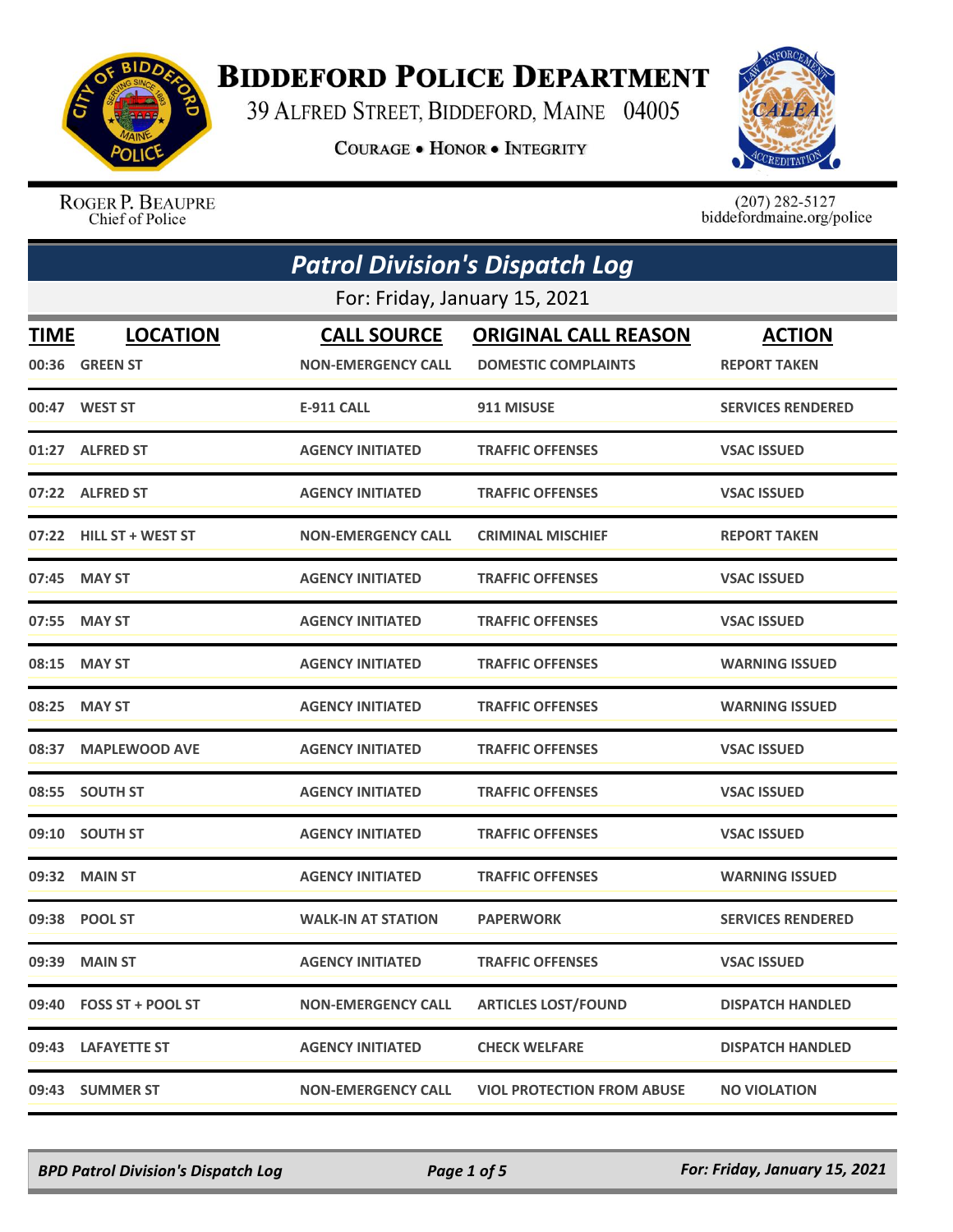| <b>TIME</b> | <b>LOCATION</b>                                                                                                                                                           | <b>CALL SOURCE</b>        | <b>ORIGINAL CALL REASON</b>   | <b>ACTION</b>               |
|-------------|---------------------------------------------------------------------------------------------------------------------------------------------------------------------------|---------------------------|-------------------------------|-----------------------------|
|             | 09:57 SOUTH ST                                                                                                                                                            | <b>AGENCY INITIATED</b>   | <b>TRAFFIC OFFENSES</b>       | <b>VSAC ISSUED</b>          |
|             | 10:14 SOUTH ST                                                                                                                                                            | <b>AGENCY INITIATED</b>   | <b>TRAFFIC OFFENSES</b>       | <b>VSAC ISSUED</b>          |
|             | 10:26 ELM ST                                                                                                                                                              | <b>NON-EMERGENCY CALL</b> | <b>CIVIL COMPLAINT</b>        | <b>CIVIL COMPLAINT</b>      |
|             | 10:27 ALFRED ST                                                                                                                                                           | <b>WALK-IN AT STATION</b> | <b>COURT ORDERED CHECK IN</b> | <b>CALL TRANSFERRED</b>     |
|             | 10:28 SOUTH ST                                                                                                                                                            | <b>AGENCY INITIATED</b>   | <b>TRAFFIC OFFENSES</b>       | <b>WARNING ISSUED</b>       |
|             | 10:32 ELM ST                                                                                                                                                              | <b>WALK-IN AT STATION</b> | <b>HARASSMENT</b>             | <b>REPORT TAKEN</b>         |
|             | 10:40 SOUTH ST                                                                                                                                                            | <b>AGENCY INITIATED</b>   | <b>TRAFFIC OFFENSES</b>       | <b>VSAC ISSUED</b>          |
|             | 10:54 PARKSIDE DR                                                                                                                                                         | <b>AGENCY INITIATED</b>   | <b>ANIMAL COMPLAINT</b>       | <b>NEGATIVE CONTACT</b>     |
|             | 11:02 LEDGEMERE DR                                                                                                                                                        | <b>AGENCY INITIATED</b>   | <b>ANIMAL COMPLAINT</b>       | <b>WARNING ISSUED</b>       |
|             | 11:04 SOUTH ST                                                                                                                                                            | <b>AGENCY INITIATED</b>   | <b>TRAFFIC OFFENSES</b>       | <b>WARNING ISSUED</b>       |
|             | 11:16 LEDGEMERE DR                                                                                                                                                        | <b>AGENCY INITIATED</b>   | <b>ANIMAL COMPLAINT</b>       | <b>NO VIOLATION</b>         |
|             | 11:17 HIGHLAND ST + SOUTH ST                                                                                                                                              | <b>AGENCY INITIATED</b>   | <b>TRAFFIC OFFENSES</b>       | <b>WARNING ISSUED</b>       |
|             | 11:22 SEVIGNY AVE                                                                                                                                                         | <b>AGENCY INITIATED</b>   | <b>ANIMAL COMPLAINT</b>       | <b>SERVICES RENDERED</b>    |
|             | 11:29 ALFRED ST                                                                                                                                                           | <b>AGENCY INITIATED</b>   | <b>TRAFFIC OFFENSES</b>       | <b>WARNING ISSUED</b>       |
|             | 11:37 FERRY LN                                                                                                                                                            | <b>AGENCY INITIATED</b>   | <b>ANIMAL COMPLAINT</b>       | <b>SERVICES RENDERED</b>    |
|             | 11:40 ALFRED ST                                                                                                                                                           | <b>AGENCY INITIATED</b>   | <b>TRAFFIC OFFENSES</b>       | <b>SUMMONS ISSUED</b>       |
|             | OFFENDER: MICHAEL COLE BUSHEE  AGE: 19  RESIDENT OF: BENNINGTON, VT<br><b>CHARGE: OPERATE VEHICLE WITHOUT LICENSE</b><br>CHARGE: POSSESS SUSPENDED DRIVERS LICENSE: CRIME |                           |                               |                             |
|             | 11:42 GUINEA RD                                                                                                                                                           | <b>AGENCY INITIATED</b>   | <b>PAPERWORK</b>              | <b>PAPERWORK SERVED</b>     |
|             | 12:01 SOUTH ST + BRADBURY ST                                                                                                                                              | <b>AGENCY INITIATED</b>   | <b>TRAFFIC OFFENSES</b>       | <b>WARNING ISSUED</b>       |
|             | 12:04 HILL ST                                                                                                                                                             | <b>E-911 CALL</b>         | <b>DOMESTIC COMPLAINTS</b>    | <b>REPORT TAKEN</b>         |
|             | 12:08 SOUTH ST + BRIARWOOD DR                                                                                                                                             | <b>AGENCY INITIATED</b>   | <b>TRAFFIC OFFENSES</b>       | <b>WARNING ISSUED</b>       |
|             | 12:14 SOUTH ST                                                                                                                                                            | <b>AGENCY INITIATED</b>   | <b>TRAFFIC OFFENSES</b>       | <b>WARNING ISSUED</b>       |
|             | 12:19 POOL ST                                                                                                                                                             | <b>AGENCY INITIATED</b>   | <b>PAPERWORK</b>              | <b>PAPERWORK NOT SERVED</b> |
|             | <b>12:20 HILL ST</b>                                                                                                                                                      | <b>E-911 CALL</b>         | <b>CIVIL COMPLAINT</b>        | <b>SERVICES RENDERED</b>    |
|             |                                                                                                                                                                           |                           |                               |                             |

*BPD Patrol Division's Dispatch Log Page 2 of 5 For: Friday, January 15, 2021*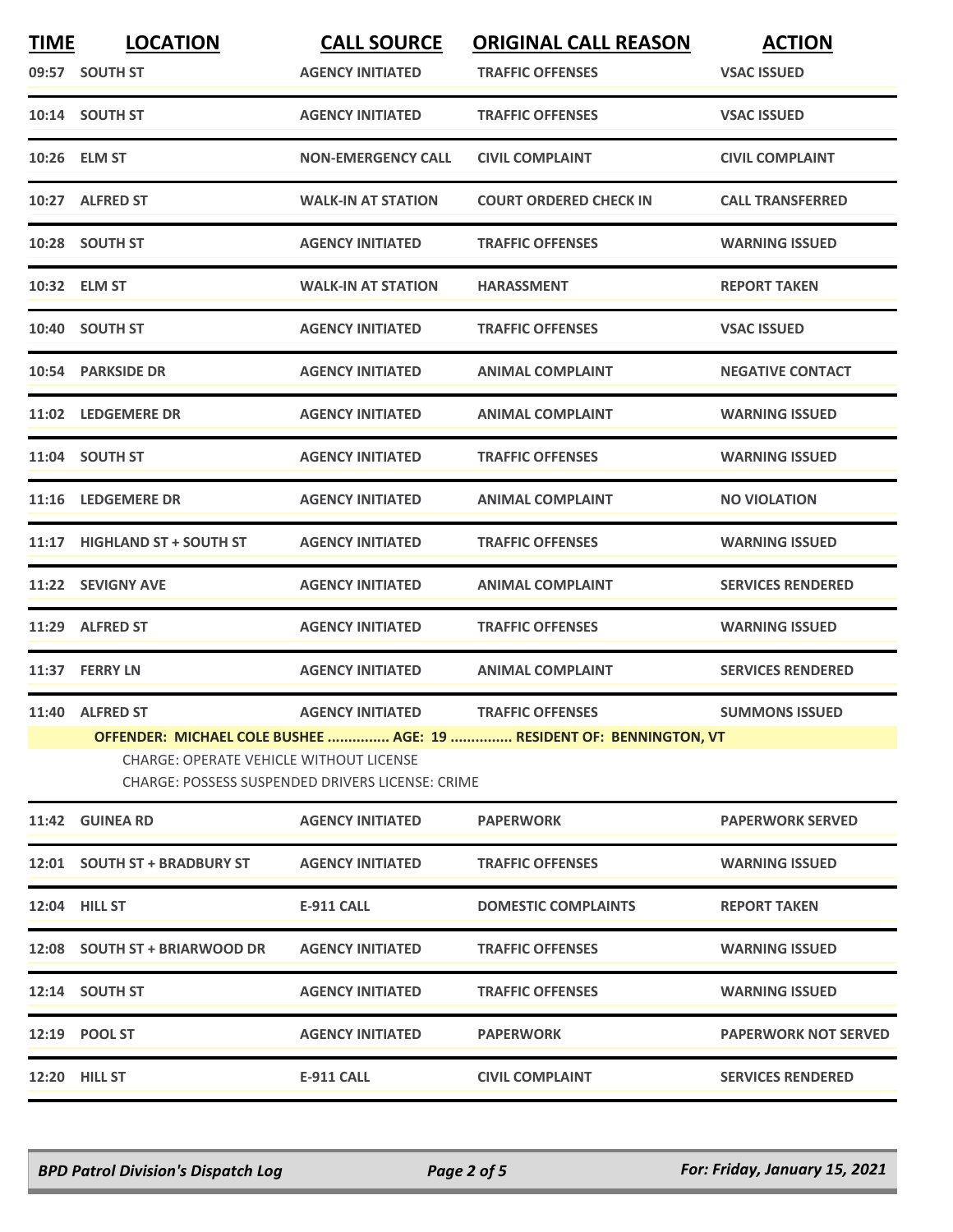| <b>TIME</b> | <b>LOCATION</b>                       | <b>CALL SOURCE</b>        | <b>ORIGINAL CALL REASON</b>                                | <b>ACTION</b>               |
|-------------|---------------------------------------|---------------------------|------------------------------------------------------------|-----------------------------|
|             | 12:24 ALFRED ST                       | <b>AGENCY INITIATED</b>   | <b>TRAFFIC OFFENSES</b>                                    | <b>WARNING ISSUED</b>       |
|             | 12:25 SOUTH ST + MAPLEWOOD AVE        | <b>AGENCY INITIATED</b>   | <b>TRAFFIC OFFENSES</b>                                    | <b>VSAC ISSUED</b>          |
|             | 12:36 SOUTH ST + HIGHLAND ST          | <b>AGENCY INITIATED</b>   | <b>TRAFFIC OFFENSES</b>                                    | <b>VSAC ISSUED</b>          |
|             | 12:46 SOUTH ST + MCKENNEY DR          | <b>AGENCY INITIATED</b>   | <b>TRAFFIC OFFENSES</b>                                    | <b>VSAC ISSUED</b>          |
|             | 13:01 SOUTH ST                        | <b>AGENCY INITIATED</b>   | <b>TRAFFIC OFFENSES</b>                                    | <b>WARNING ISSUED</b>       |
|             | 13:08 SOUTH ST + PAQUIN AVE           | <b>AGENCY INITIATED</b>   | <b>TRAFFIC OFFENSES</b>                                    | <b>WARNING ISSUED</b>       |
|             | 13:08 POOL ST                         | <b>AGENCY INITIATED</b>   | <b>ANIMAL COMPLAINT</b>                                    | <b>NEGATIVE CONTACT</b>     |
|             | 13:16 SCADLOCK MILL RD                | <b>NON-EMERGENCY CALL</b> | <b>PAPERWORK</b>                                           | <b>PAPERWORK NOT SERVED</b> |
|             | 13:18 SOUTH ST + MAY ST               | <b>AGENCY INITIATED</b>   | <b>TRAFFIC OFFENSES</b>                                    | <b>WARNING ISSUED</b>       |
|             | 13:21 OLD POOL RD                     | <b>AGENCY INITIATED</b>   | <b>ANIMAL COMPLAINT</b>                                    | <b>SUMMONS ISSUED</b>       |
|             |                                       |                           | OFFENDER: GINA MARTEL  AGE: 59  RESIDENT OF: BIDDEFORD, ME |                             |
|             | <b>CHARGE: KEEPING UNLICENSED DOG</b> |                           |                                                            |                             |
| 13:23       | <b>SOUTH ST + WESTERN AVE</b>         | <b>AGENCY INITIATED</b>   | <b>TRAFFIC OFFENSES</b>                                    | <b>WARNING ISSUED</b>       |
|             | 13:32 SOUTH ST + MCKENNEY DR          | <b>AGENCY INITIATED</b>   | <b>TRAFFIC OFFENSES</b>                                    | <b>WARNING ISSUED</b>       |
|             | 13:41 MILE STRETCH RD                 | <b>AGENCY INITIATED</b>   | <b>ANIMAL COMPLAINT</b>                                    | <b>NEGATIVE CONTACT</b>     |
|             | 13:43 SOUTH ST + HIGHLAND ST          | <b>AGENCY INITIATED</b>   | <b>TRAFFIC OFFENSES</b>                                    | <b>WARNING ISSUED</b>       |
|             | 13:52 SOUTH ST                        | <b>AGENCY INITIATED</b>   | <b>TRAFFIC OFFENSES</b>                                    | <b>WARNING ISSUED</b>       |
|             | 13:57 SOUTH ST                        | <b>AGENCY INITIATED</b>   | <b>TRAFFIC OFFENSES</b>                                    | <b>WARNING ISSUED</b>       |
|             | 14:01 SUMMER ST                       | <b>NON-EMERGENCY CALL</b> | <b>SUSPICION</b>                                           | <b>GONE ON ARRIVAL</b>      |
|             | 14:06 SOUTH ST                        | <b>AGENCY INITIATED</b>   | <b>TRAFFIC OFFENSES</b>                                    | <b>WARNING ISSUED</b>       |
|             | 14:08 SKY OAKS DR                     | <b>AGENCY INITIATED</b>   | <b>ANIMAL COMPLAINT</b>                                    | <b>NEGATIVE CONTACT</b>     |
|             | <b>14:17 MAIN ST</b>                  | <b>NON-EMERGENCY CALL</b> | <b>ATTEMPTED/THREATENED SUICIDE</b>                        | <b>UNFOUNDED</b>            |
|             | 14:20 TEABERRY LN                     | <b>AGENCY INITIATED</b>   | <b>ANIMAL COMPLAINT</b>                                    | <b>SERVICES RENDERED</b>    |
|             | 14:21 POOL ST                         | <b>AGENCY INITIATED</b>   | <b>TRAFFIC OFFENSES</b>                                    | <b>WARNING ISSUED</b>       |
|             | 14:30 POOL ST                         | <b>AGENCY INITIATED</b>   | <b>TRAFFIC OFFENSES</b>                                    | <b>WARNING ISSUED</b>       |
|             | 14:30 GUINEA RD                       | <b>AGENCY INITIATED</b>   | <b>ANIMAL COMPLAINT</b>                                    | <b>NEGATIVE CONTACT</b>     |

*BPD Patrol Division's Dispatch Log Page 3 of 5 For: Friday, January 15, 2021*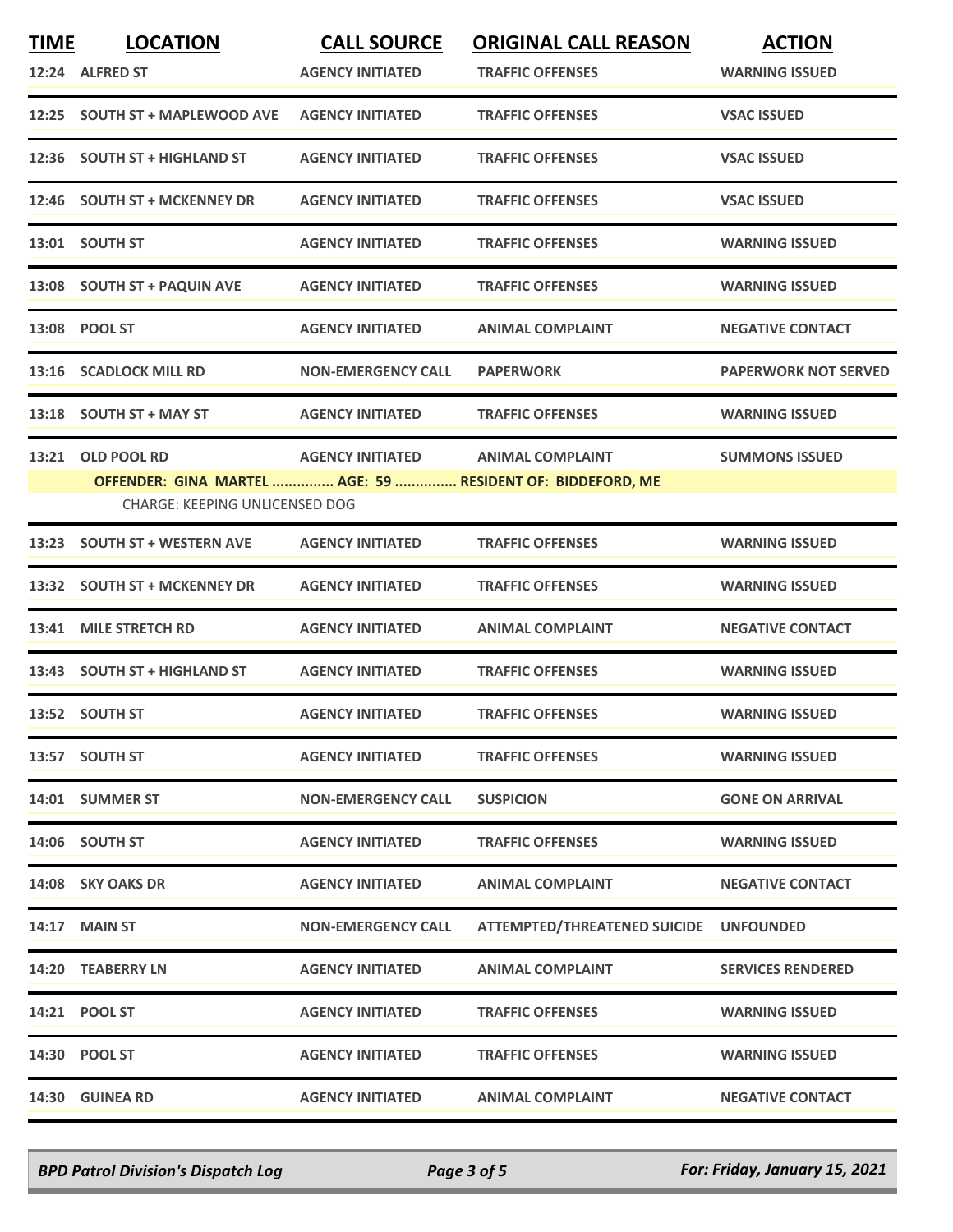| <b>TIME</b> | <b>LOCATION</b>                       | <b>CALL SOURCE</b>        | <b>ORIGINAL CALL REASON</b>                        | <b>ACTION</b>             |
|-------------|---------------------------------------|---------------------------|----------------------------------------------------|---------------------------|
|             | 14:37 GUINEA RD                       | <b>AGENCY INITIATED</b>   | <b>ANIMAL COMPLAINT</b>                            | <b>NEGATIVE CONTACT</b>   |
|             | 14:45 GUINEA RD                       | <b>AGENCY INITIATED</b>   | <b>ANIMAL COMPLAINT</b>                            | <b>NEGATIVE CONTACT</b>   |
|             | 14:47 POOL ST                         | <b>AGENCY INITIATED</b>   | <b>TRAFFIC OFFENSES</b>                            | <b>WARNING ISSUED</b>     |
|             | 14:52 WEST ST                         | <b>AGENCY INITIATED</b>   | <b>ANIMAL COMPLAINT</b>                            | <b>NEGATIVE CONTACT</b>   |
|             | 14:54 POOL ST                         | <b>AGENCY INITIATED</b>   | <b>TRAFFIC OFFENSES</b>                            | <b>WARNING ISSUED</b>     |
|             | 15:01 MAY ST                          | <b>E-911 CALL</b>         | ATTEMPTED/THREATENED SUICIDE TRANSPORT TO HOSPITAL |                           |
|             | 15:06 WEST ST + MARION AVE            | <b>AGENCY INITIATED</b>   | <b>TRAFFIC OFFENSES</b>                            | <b>WARNING ISSUED</b>     |
|             | <b>15:07 HILL ST</b>                  | <b>E-911 CALL</b>         | <b>DISTURBANCE / NOISE</b>                         | <b>UNFOUNDED</b>          |
|             | 15:12 WEST ST + GRANITE ST            | <b>AGENCY INITIATED</b>   | <b>TRAFFIC OFFENSES</b>                            | <b>WARNING ISSUED</b>     |
|             | 15:22 HILL ST + WEST ST               | <b>AGENCY INITIATED</b>   | <b>TRAFFIC OFFENSES</b>                            | <b>WARNING ISSUED</b>     |
|             | 15:30 HILL ST                         | <b>AGENCY INITIATED</b>   | <b>TRAFFIC OFFENSES</b>                            | <b>VSAC ISSUED</b>        |
|             | 15:39 AMHERST ST                      | <b>NON-EMERGENCY CALL</b> | <b>FRAUD / SCAM</b>                                | <b>REPORT TAKEN</b>       |
|             | 15:41 ADAMS ST                        | <b>WALK-IN AT STATION</b> | <b>CRIMINAL MISCHIEF</b>                           | <b>UNFOUNDED</b>          |
|             | 15:51 YALE ST                         | <b>E-911 CALL</b>         | 911 MISUSE                                         | <b>DISPATCH HANDLED</b>   |
|             | <b>16:23 WASHINGTON ST</b>            | <b>NON-EMERGENCY CALL</b> | <b>ARTICLES LOST/FOUND</b>                         | <b>SERVICES RENDERED</b>  |
|             | 16:24 BIRCH ST                        | <b>NON-EMERGENCY CALL</b> | <b>FRAUD / SCAM</b>                                | <b>SERVICES RENDERED</b>  |
|             | 16:41 HILL ST                         | <b>E-911 CALL</b>         | <b>DISTURBANCE / NOISE</b>                         | <b>SERVICES RENDERED</b>  |
|             | 17:10 SUMMER ST + WINTER GARDEN RADIO |                           | <b>SUSPICION</b>                                   | <b>SERVICES RENDERED</b>  |
|             | 17:24 GRAHAM ST                       | <b>NON-EMERGENCY CALL</b> | <b>HARASSMENT</b>                                  | <b>SERVICES RENDERED</b>  |
|             | 17:32 POOL ST + HILLS BEACH RD        | E-911 CALL                | <b>ANIMAL COMPLAINT</b>                            | <b>SERVICES RENDERED</b>  |
|             | <b>18:18 HILL ST</b>                  | <b>AGENCY INITIATED</b>   | <b>ASSIST OTHER AGENCY</b>                         | <b>SERVICES RENDERED</b>  |
|             | 18:25 ALFRED ST                       | <b>NON-EMERGENCY CALL</b> | <b>PAPERWORK</b>                                   | <b>SERVICES RENDERED</b>  |
|             | <b>18:51 WASHINGTON ST</b>            | <b>NON-EMERGENCY CALL</b> | <b>CODES ENFORCEMENT</b>                           | <b>SERVICES RENDERED</b>  |
|             | 18:59 PORTER ST                       | <b>AGENCY INITIATED</b>   | <b>PARKING COMPLAINT</b>                           | <b>VEHICLE TOWED</b>      |
|             | 19:35 FOREST ST                       | <b>NON-EMERGENCY CALL</b> | <b>ANIMAL COMPLAINT</b>                            | <b>NO ACTION REQUIRED</b> |

*BPD Patrol Division's Dispatch Log Page 4 of 5 For: Friday, January 15, 2021*